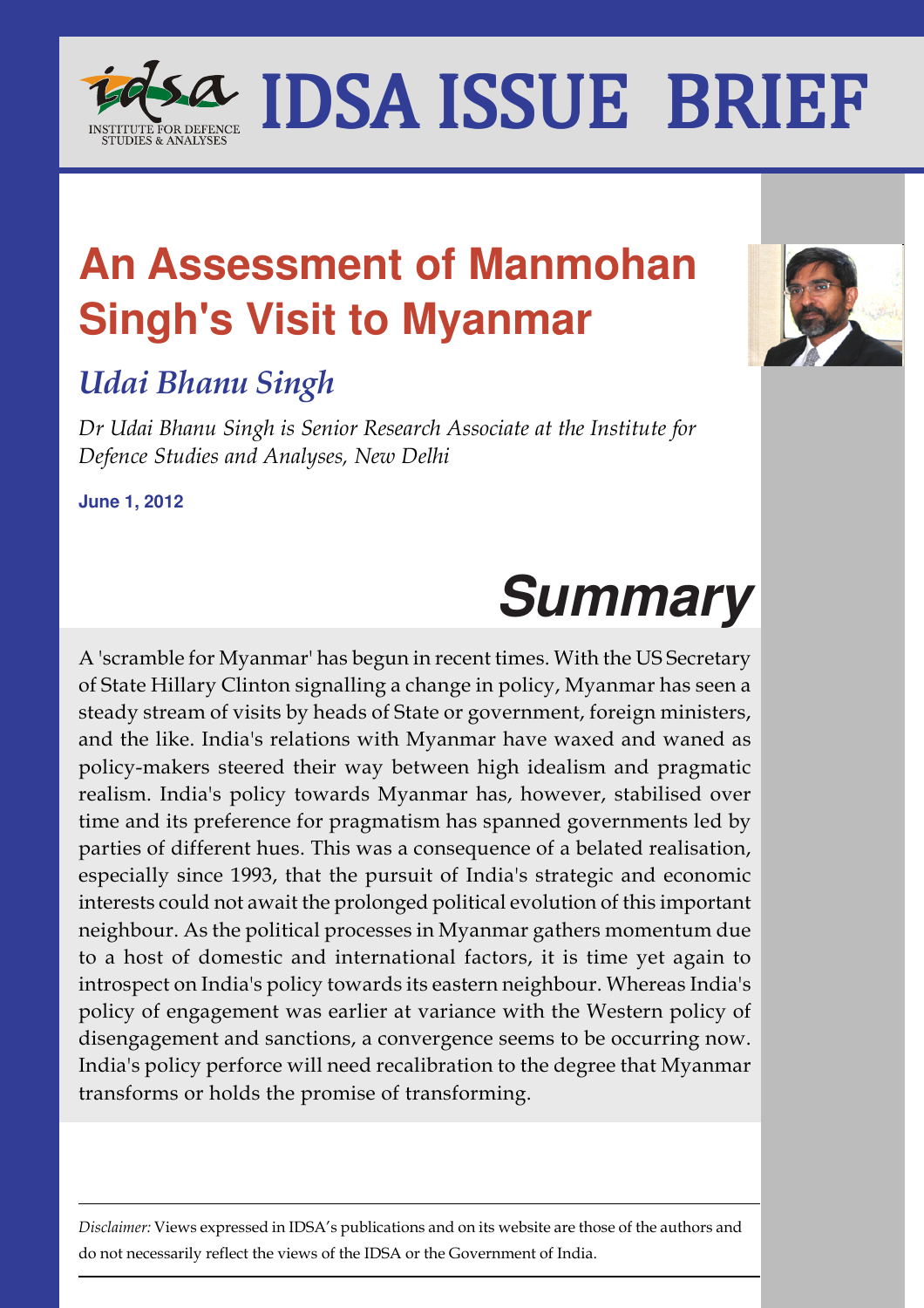A 'scramble for Myanmar' has begun in recent times in the wake of domestic political change starting with the promulgation of the 2008 Constitution, elections in November 2010, a new Parliament, and bye-elections in April 2012. With the US Secretary of State Hillary Clinton signalling a change in policy, Myanmar has seen a steady stream of visits by heads of State or government, foreign ministers, and the like.

The mood in Myanmar today is upbeat: the sudden opening up of the country has raised expectations which the political class may have difficulty meeting. Once again, the people of Myanmar are testing the limits of freedom. Large demonstrations to protest against power outages have been held in front of Sule Pagoda in Yangon and in Mandalay.<sup>1</sup> Threatening to spread to other cities, these protests evoked memories of the 1988 movement and the 2007 uprising sparked by the monks. The April 2012 bye-elections showed that the NLD is still popular. The real test is to come in 2015 when general elections are due. From India's standpoint, a durable solution to Myanmar's political transition lies in a reconciliation among its three stakeholders—political parties, ethnic groups, and the military.

As the political processes in Myanmar gathers momentum due to a host of domestic and international factors, it is time yet again to introspect on India's policy towards its eastern neighbour. India's relations with Myanmar have waxed and waned as policy-makers steered their way between high idealism and pragmatic realism. India's policy towards Myanmar has, however, stabilised over time and its preference for pragmatism has spanned governments led by parties of different hues. This was a consequence of a belated realisation, especially since 1993, that the pursuit of India's strategic and economic interests could not await the prolonged political evolution of this important neighbour. Whereas India's policy of engagement was earlier at variance with the Western policy of disengagement and sanctions, a convergence seems to be occurring now. India's policy perforce will need recalibration to the degree that Myanmar transforms or holds the promise of transforming.

It is in this context that Prime Minister Manmohan Singh undertook a three-day visit to Myanmar on 27 May 2012, the first such visit by an Indian Prime Minister in 25 years.<sup>2</sup> During the visit, Singh met the new civilian leadership in the new capital, Naypyitaw, and NLD leader Daw Aung San Suu Kyi in the old capital, Yangon. The Indian PM's first visit in 25 years almost coincided with Aung San Suu Kyi's first visit outside the country in 24 years. However, the Nobel laureate postponed her Bangkok visit to meet the Indian Prime Minister.

<sup>&</sup>lt;sup>1</sup> "Myanmar protests an opportunity to show reform", available at http://www.reuters.com/article/ 2012/05/25/us-myanmar-protest-idUSBRE84O08U20120525, accessed on 27 May 2012.

<sup>&</sup>lt;sup>2</sup> The previous prime ministerial visit was by Rajiv Gandhi in 1987.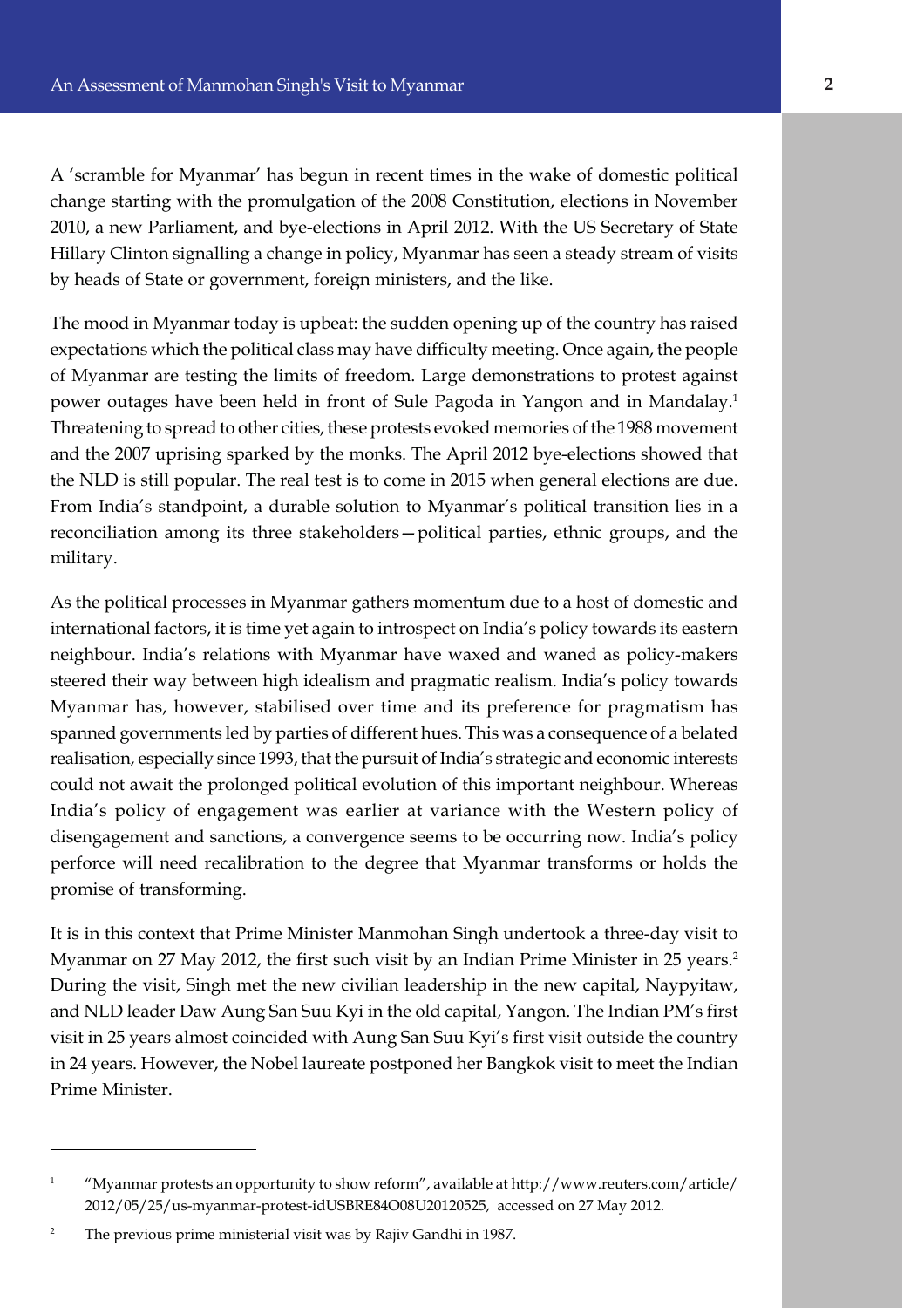#### **Agreements Signed during the PM's Visit**

India and Myanmar signed 12 MoUs (Memorandums of Understanding) on matters of mutual concern, wherein *development* and *connectivity* were the key watchwords. The understanding is that improved connectivity would lead to greater access between the two countries, while cooperation in fields such as agriculture, trade, education and information technology would address Myanmar's developmental needs. One of the important agreements reached was regarding cooperation between a Myanmar and an Indian University and cooperation between a Myanmar Ministry of Foreign Affairs think tank (MISIS) and two Indian think tanks, one of which is the Institute for Defence Studies and Analyses. Cooperation among strategic studies think tanks is especially welcome because while MISIS is connected with the ASEAN network of think tanks, it has no such link on an institutionalised basis with the think tanks of India or of the South Asian region.

Stability along the Indo-Myanmar border depends in large measure on economic stability that comes through planned development. For instance, Myanmar has many missing road and rail links and over 70 bridges requiring construction before the connectivity deficit can be overcome. It has been decided to initiate steps to upgrade road sections in order to make the trilateral Asian Highway (connecting Moreh in Manipur to Mae Sot in Thailand) a reality. Besides initiating improvements in road connectivity, a direct air service between India and Myanmar has also received the green signal. Similarly, hope has been generated for eventual freight transport by rail network extending to other South East Asian countries through Myanmar from India's North East.

Myanmar's energy sector would get a boost with Indian companies investing in that country's gas and oil sectors. It is likely that Indian companies would be considered when more oil blocks are auctioned. In addition, border trade would be improved and the overall trade doubled beyond the current \$1.2 billion. Myanmar also once again reassured India support for tackling safe havens of Indian insurgents in its territory.

#### **Table 1: Memorandums of Understanding/Agreements Signed between India and Myanmar**

| 1              | Regarding \$500 million Line of Credit                                                                                                        |
|----------------|-----------------------------------------------------------------------------------------------------------------------------------------------|
| $\overline{2}$ | Airline Services Agreement between India and Myanmar: with more carriers<br>and more destinations (extending to other Southeast Asian cities) |
| 3              | India-Myanmar Border Area Development                                                                                                         |
| $\overline{4}$ | Establishment of Joint Trade and Investment Forum                                                                                             |
| 5              | Establishment of the Advance Centre for Agriculture Research and Education<br>(ACARE)                                                         |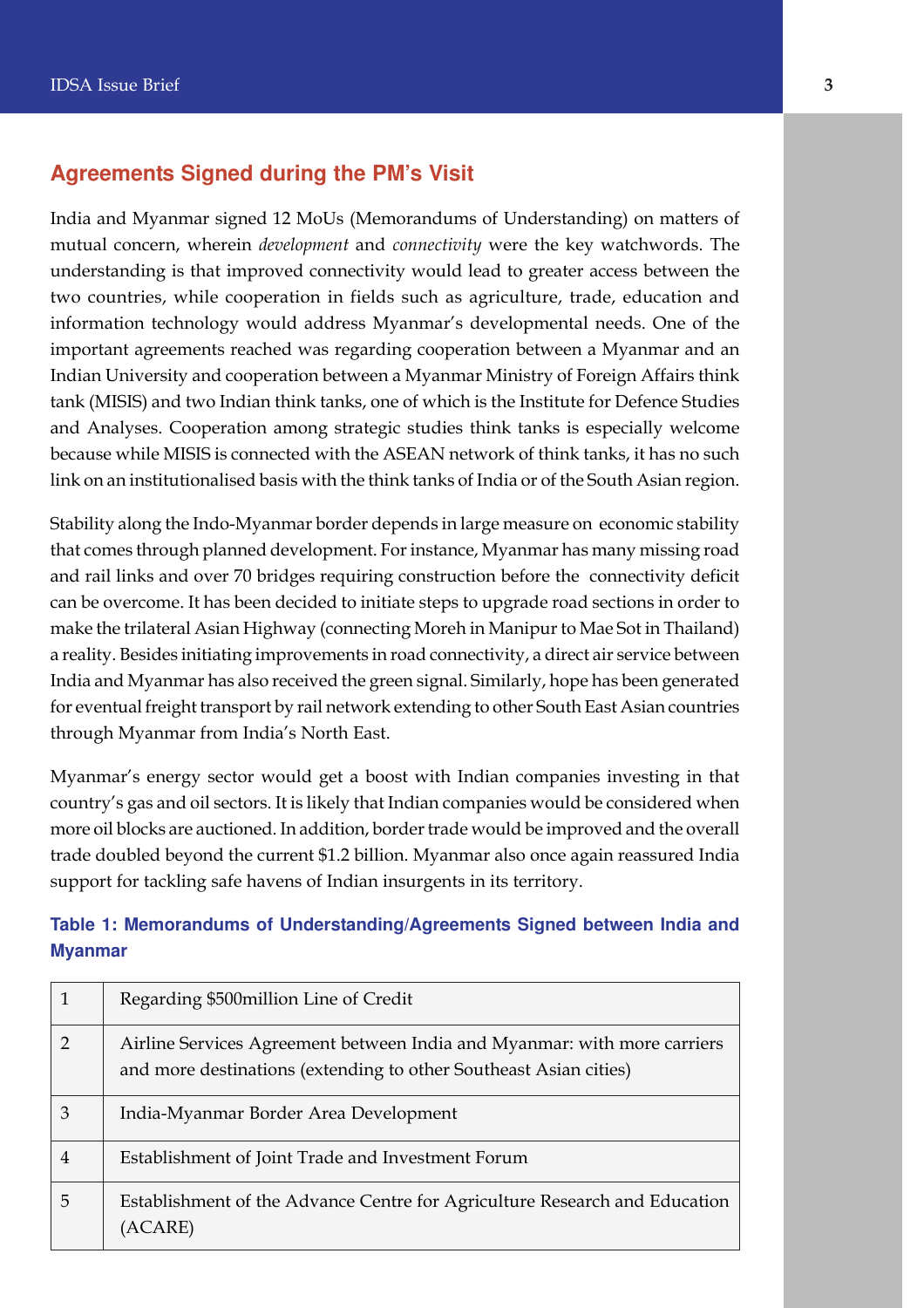| 6  | Establishment of Rice Bio Park at the Department of Agricultural Research in<br>Naypyitaw                                                   |
|----|---------------------------------------------------------------------------------------------------------------------------------------------|
| 7  | Setting up Myanmar Institute of Information Technology                                                                                      |
| 8  | Cooperation between Dagon University and Calcutta University                                                                                |
| 9  | Cooperation between Myanmar Institute of Strategic and International Studies<br>and Indian Council of World Affairs                         |
| 10 | Agreement on Cooperation between Myanmar Institute of Strategic and<br>International Studies and Institute for Defence Studies and Analyses |
| 11 | Cultural Exchange Programme (2012-2015)                                                                                                     |
| 12 | Establishing of Border <i>Haats</i> across the border between Myanmar and India                                                             |

#### **India-Myanmar Relations: A Background**

The two decades between India's open support for the pro-democracy forces in the 1988 movement and the recent exchange of bilateral visits at the highest levels have clearly demonstrated New Delhi's desire to pursue its strategic and economic goals in Myanmar. However, it has left unresolved the dilemma of how to pursue its stated goals without compromising its commitment to human rights and democratic principles.

A realisation began to dawn in New Delhi soon after 1988 that India's support for the pro-democracy forces in the August 1988 uprising failed to find favour with the State Law and Order Restoration Council (SLORC) regime. It was only in 1991, however, that a decision was taken to discontinue criticism of the Myanmar regime in All India Radio's (AIR) Burmese broadcasts. The visit to Yangon (then Rangoon) by the Indian Foreign Secretary in 1993 started the process of improving relations between the two countries. The Indian Government also made an attempt to curb the anti-SLORC activities of Myanmar students in India. These adjustments in Indo-Myanmar relations occurred in the backdrop of momentous changes on the Indian economic horizon. Liberalisation had been introduced in the early 1990s and the Look East Policy too had its beginnings around the same time. These developments helped in defining India's objectives in Myanmar.

To begin with, Myanmar was seen as an important part of India's Look East Policy for the simple reason that it is the only South East Asian nation with which India shares a land border. By ensuring smooth trade and connectivity between India and Myanmar, the objective of much needed development in India's North Eastern states could be achieved. Myanmar was viewed as a land-bridge to the rest of South East Asia. A second important factor in India-Myanmar relations is the need to control the activities of insurgent groups in their bordering states. Thirdly, India is located between the "Golden Crescent" in the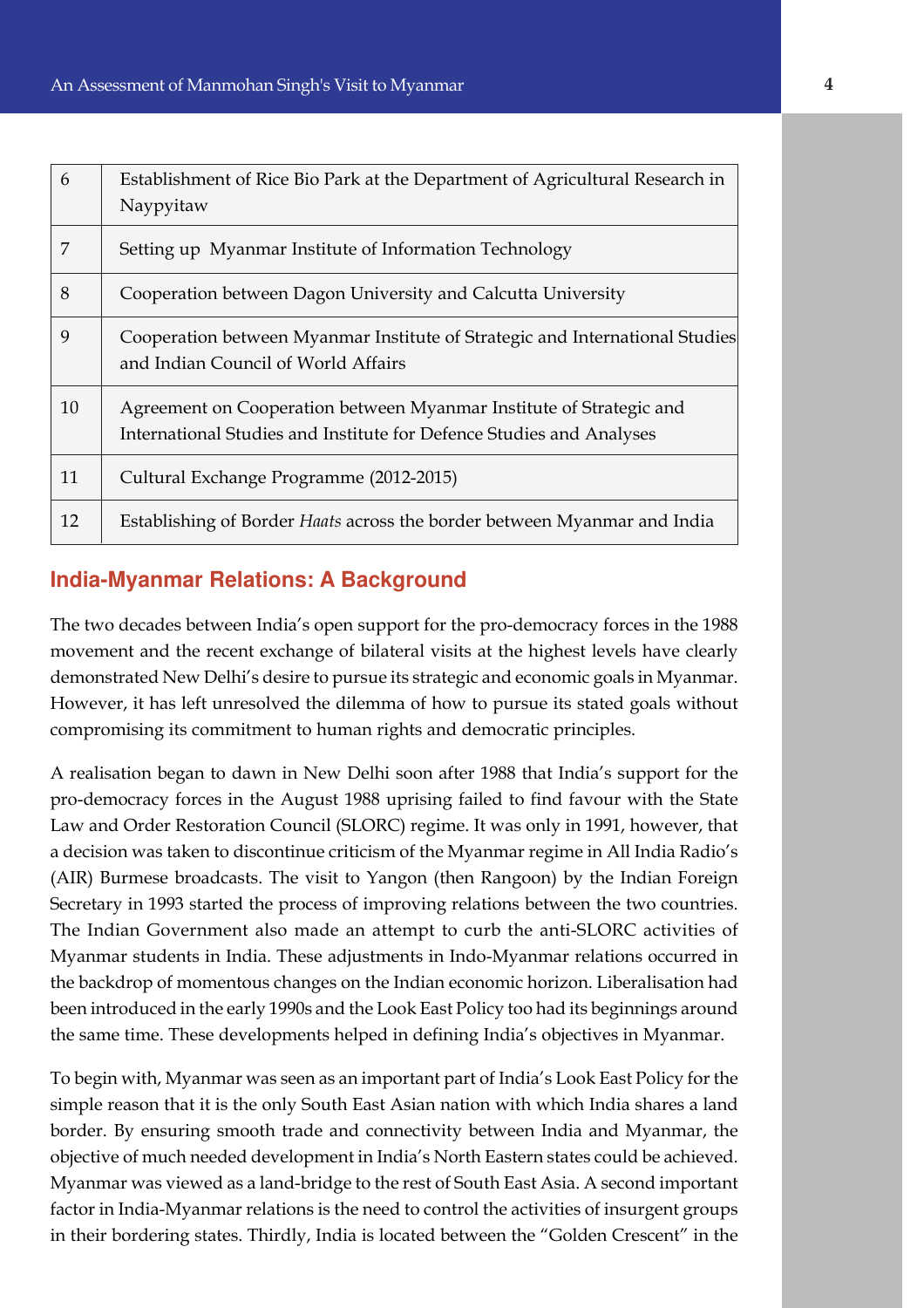west and the "Golden Triangle" in the east and thus is confronted by the arms-drug nexus and faces a "silent emergency". Myanmar still has the dubious distinction of being the second largest producer of opiates (after Afghanistan) and for having a high HIV rate. Opium poppy cultivation has increased in Myanmar every year since 2006, with cultivation concentrated chiefly in the Shan state in the east. The decline in opium production in 2010 due to a disease in the poppy plant in Afghanistan probably incentivised Myanmar poppy cultivators.<sup>3</sup> Further, the traditional opium-based drugs have been replaced by designer drugs like amphetamine-type stimulants (ATS) ("speed", "ice" and "ecstasy) and Myanmar happens to be a major centre for the manufacture of ATS, notably of metamphetamine.<sup>4</sup> Given all this, India and Myanmar need to take steps keeping in mind a holistic view of security. Fourthly, India and Myanmar also need to work together to prevent the spread of epidemics across borders especially considering the threat of HIV/AIDS and recent outbreaks like swine flu and bird flu. Finally, flowing from all the above factors is the need to ensure the development of India's North Eastern states.

#### **India-Myanmar Interactions at the Bilateral and Multilateral Levels**

The dynamics of Myanmar is such that interlocutors are forced to make adjustments to the evolving situation in that country, which itself is in a perpetually evolving/transitioning mode. Be that as it may, it is important that India not lose the momentum it has imparted to this relationship lest it surrenders whatever gains that have been made so far.

At the bilateral level, right through the phase of transition, the flow of official visits between India and Myanmar did not cease, although at the Prime Ministerial level India could be labelled a laggard. In July 2010, SPDC Chief Than Shwe came to New Delhi. When President Thein Sein representing the new "civilian" government visited in October 2011, two important documents were signed: first, an MoU on the upgradation of Yangon Children's Hospital and Sittwe General Hospital; and second, a programme for Cooperation in Science and Technology for the period 2012–15. India also extended a \$500 million line of credit to Myanmar. In December 2011, the Speaker of Myanmar's Lower House of Parliament, Thura Shwe Mann, led a high level parliamentary delegation to India to learn about the functioning of Indian democracy. Foreign Minister Wunna Maung Lwin visited India in January 2012. Besides meeting the PM and the External Affairs Minister, he also gave a lecture at a think tank in the capital. Meanwhile, militaryto-military cooperation continued with the Indian Army Chief visiting Myanmar in January 2012 and assuring a higher intake of Myanmar cadets in the NDA, among other things.

<sup>3</sup> *World Drug Report 2011*, United Nations Office on Drugs and Crime (UNODC), United Nations, New York, 2011.

<sup>4</sup> Ibid.